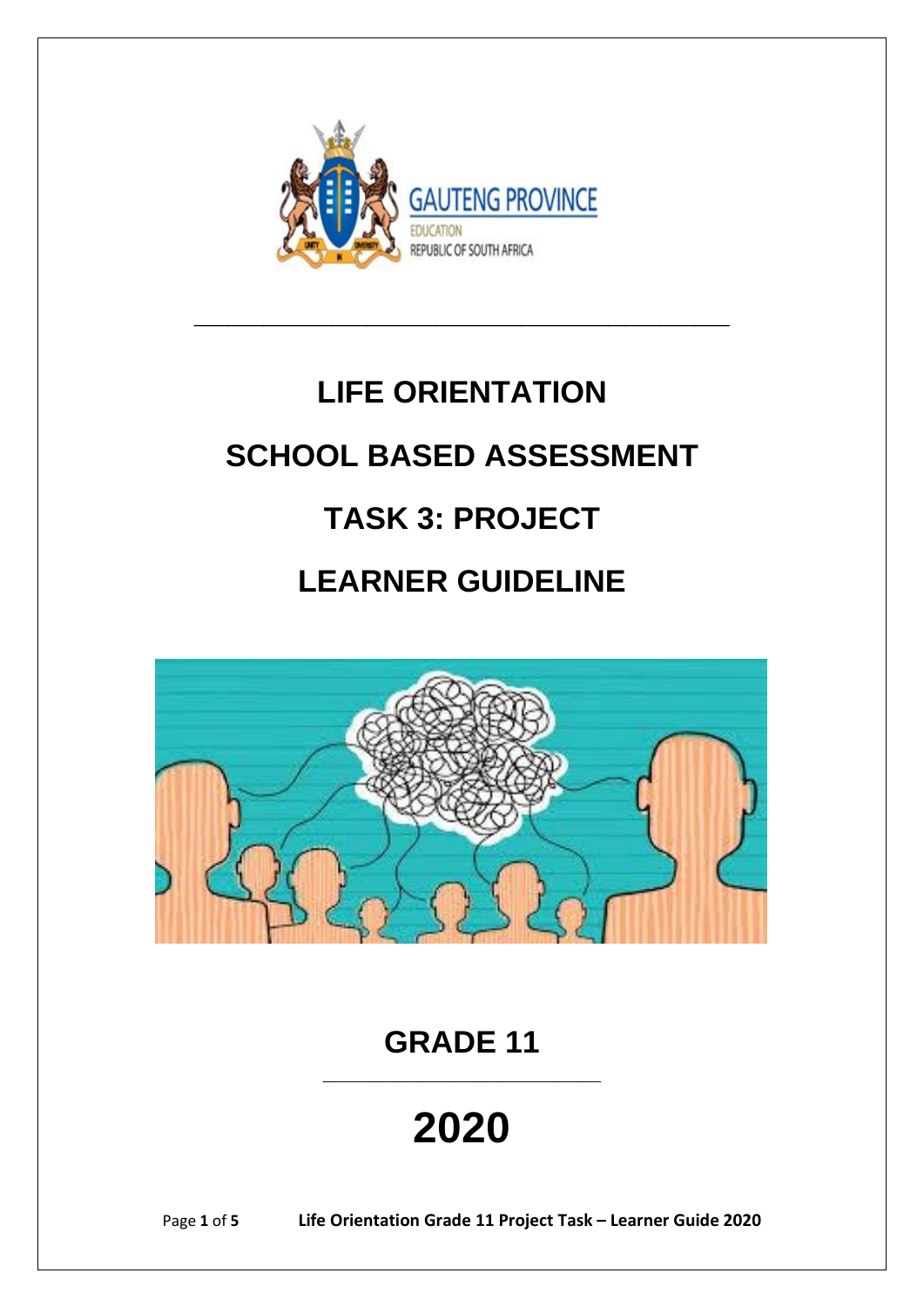

### **TASK 3: PROJECT**

\_\_\_\_\_\_\_\_\_\_\_\_\_\_\_\_\_\_\_\_\_\_\_\_\_\_\_\_\_\_\_\_\_\_\_\_\_\_\_\_\_\_\_\_\_\_\_\_\_\_\_\_\_\_\_\_

### **GRADE 11: 2020**

| <b>TOPIC</b>              | Development of self in society: Youth Risky<br><b>Behaviour and Situations</b>           |
|---------------------------|------------------------------------------------------------------------------------------|
| <b>FORM OF ASSESSMENT</b> | <b>Research Project</b>                                                                  |
| <b>MARKS</b>              | 80                                                                                       |
| <b>DURATION</b>           | Term 3: week 1-5                                                                         |
| <b>DATE OF SUBMISSION</b> | The project should be submitted $=$ on or before<br>7 <sup>th</sup> August 2020 - Term 3 |

|                                              | <b>MARK OBTAINED</b> | <b>EDUCATOR'S</b><br><b>SIGNATURE</b> | <b>DATE</b> |
|----------------------------------------------|----------------------|---------------------------------------|-------------|
| <b>Research Project</b><br><b>(80 Marks)</b> |                      |                                       |             |

| <b>FEEDBACK BY EDUCATOR</b> |  |  |
|-----------------------------|--|--|
|                             |  |  |
|                             |  |  |
|                             |  |  |
|                             |  |  |
|                             |  |  |

| <b>MODERATOR</b>  | <b>NAME</b>                  | <b>MARK</b><br><b>OBTAINED</b> | <b>SIGNATURE</b> | <b>DATE</b> |
|-------------------|------------------------------|--------------------------------|------------------|-------------|
|                   |                              |                                |                  |             |
| <b>HOD</b>        |                              |                                |                  |             |
| <b>DISTRICT</b>   |                              |                                |                  |             |
| <b>MODERATOR</b>  |                              |                                |                  |             |
| <b>PROVINCIAL</b> |                              |                                |                  |             |
| <b>MODERATOR</b>  |                              |                                |                  |             |
|                   | <b>FEEDBACK BY MODERATOR</b> |                                |                  |             |
|                   |                              |                                |                  |             |
|                   |                              |                                |                  |             |
|                   |                              |                                |                  |             |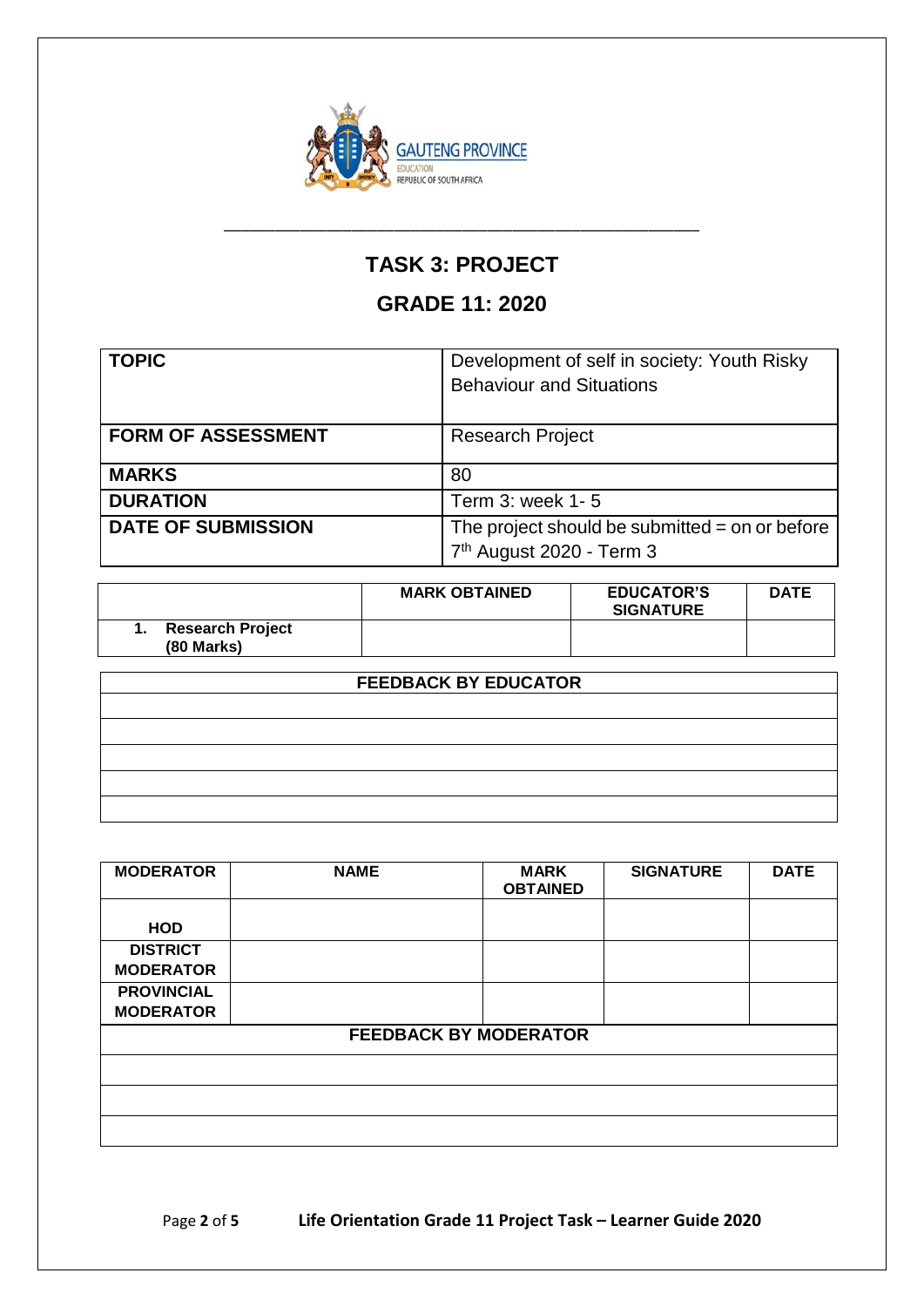### **TASK 3 - GRADE 11:**

### **RESEARCH PROJECT (2020)**

| <b>TOPIC</b>      | Development of the self in society                                               |  |
|-------------------|----------------------------------------------------------------------------------|--|
|                   | Addressing risky behaviour and situations in regard to                           |  |
|                   |                                                                                  |  |
|                   | substance use and abuse amongst youths.                                          |  |
| <b>SUB-TOPICS</b> | Personal safety, road use, sexual behaviour, risk of                             |  |
|                   | pregnancy, teenage suicide, hygiene and dietary                                  |  |
|                   | behaviour, sexually transmitted infections (STIs), HIV &                         |  |
|                   | AIDS and peer pressure.                                                          |  |
| <b>PURPOSE</b>    | Give suggestions on how to accept responsibility for<br>informed choices         |  |
|                   | To overcome barriers by making use of the opportunities                          |  |
|                   | that are available to make positive lifestyle choices.                           |  |
|                   | Establish safe environments                                                      |  |
|                   | Access services that promote safe and healthy living for<br>yourself and others. |  |
| <b>CRITICAL</b>   |                                                                                  |  |
| <b>QUESTIONS/</b> | Risky behaviour and situations on the lives and well-being of youths             |  |
| <b>ISSUES</b>     |                                                                                  |  |
| <b>FORMS of</b>   | <b>Research Project</b>                                                          |  |
| <b>ASSESSMENT</b> |                                                                                  |  |
| <b>MARKS</b>      | 80                                                                               |  |
| <b>DURATION</b>   | 1-4 weeks                                                                        |  |
|                   |                                                                                  |  |

#### **BASELINE KNOWLEDGE**

wellness; substance use and abuse; sexuality education, life-style choices. self-awareness, critical thinking, problem-solving and decision-making, assertiveness, personal safety, sexual behaviour, risk of pregnancy, hygiene and dietary behaviour, STIs, HIV & AIDS and peer pressure.

#### **CONCEPTS**

alcohol abuse, effects on good judgement and engagement in impulsive behaviours; personal safety, road use; accidents: unsafe attitudes and behaviours; socio-economic environment: culture and social environment, alcohol use, risky behaviour and situations, sexual behaviour, teenage suicide, hygiene and dietary behaviour, sexually transmitted infections( STIS), HIV & AIDS and peer pressure.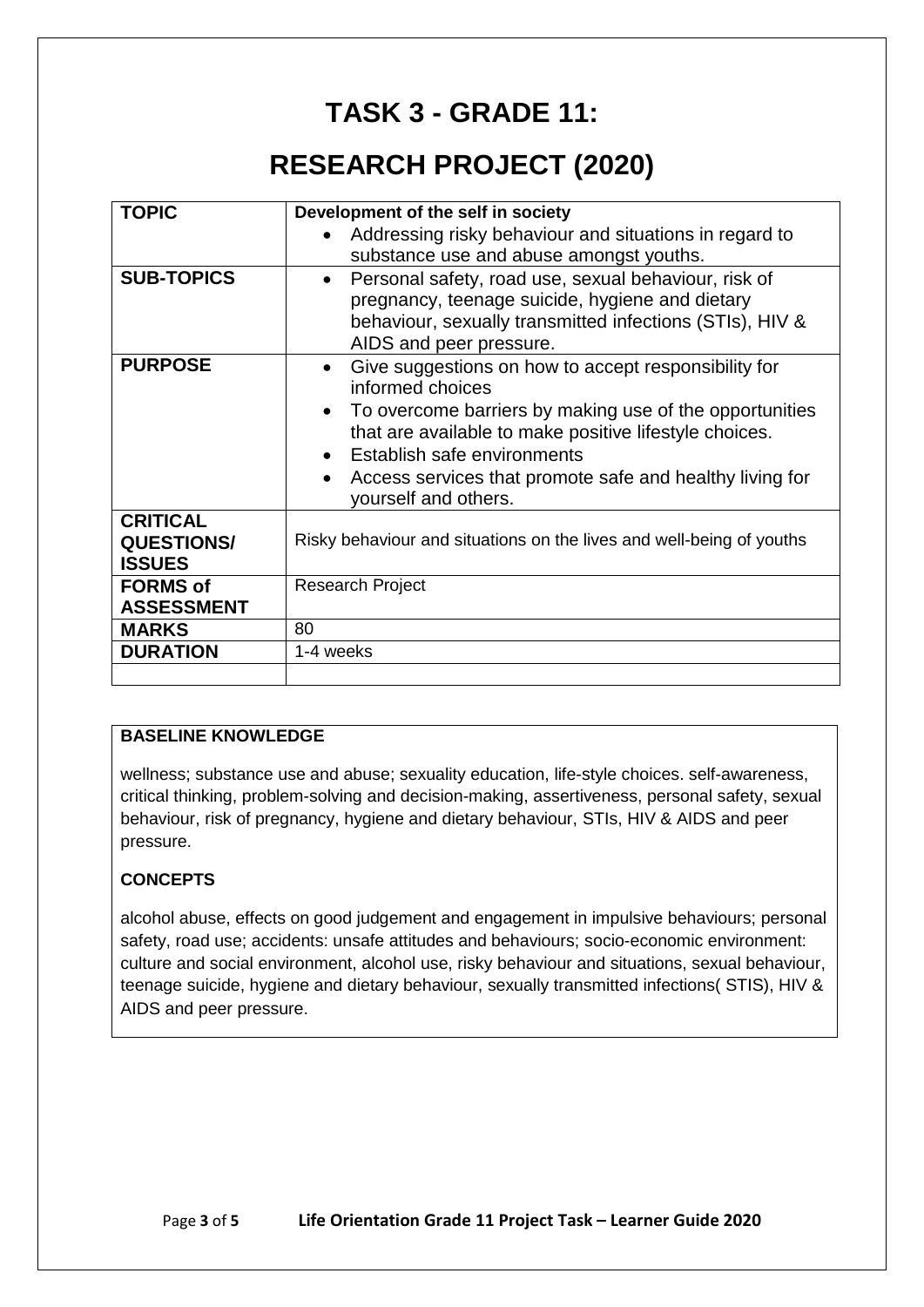#### **RESEARCH PROJECT RISKY BEHAVIOUR AMONGST TODAY'S YOUTH**



Write a research report of **4 - 6 pages** on your findings using the following headings and sub-headings:

- 1.1 Define the concept "risky behaviour" and explain two factors why it is important for youths to investigate and be knowledgeable about it. (2+4) (6)
- 1.2 Describe any SIX risky situations youths are frequently exposed to. (6x2) (12)
- 1.3 Discuss FOUR contributing factors that may lead to an increased of learners abusing substance in schools. (4 x2) (8)

#### 1.4

1.4.1. Examine the impact of risky behaviour on the different spheres (social, emotional, physical and spiritual) of well-being by conducting interviews with at least FOUR young people. - Include the evidence (written/audio recording) of each interview. (4x1) (4)

What are the questions that must be asked?

#### (**Interviewees should be kept anonymous)**.

- 1.4.2. Summarize your findings. Refer to the following spheres of well-being:
	- Social
	- Emotional
	- Physical
	- Spiritual (4x3) (12)